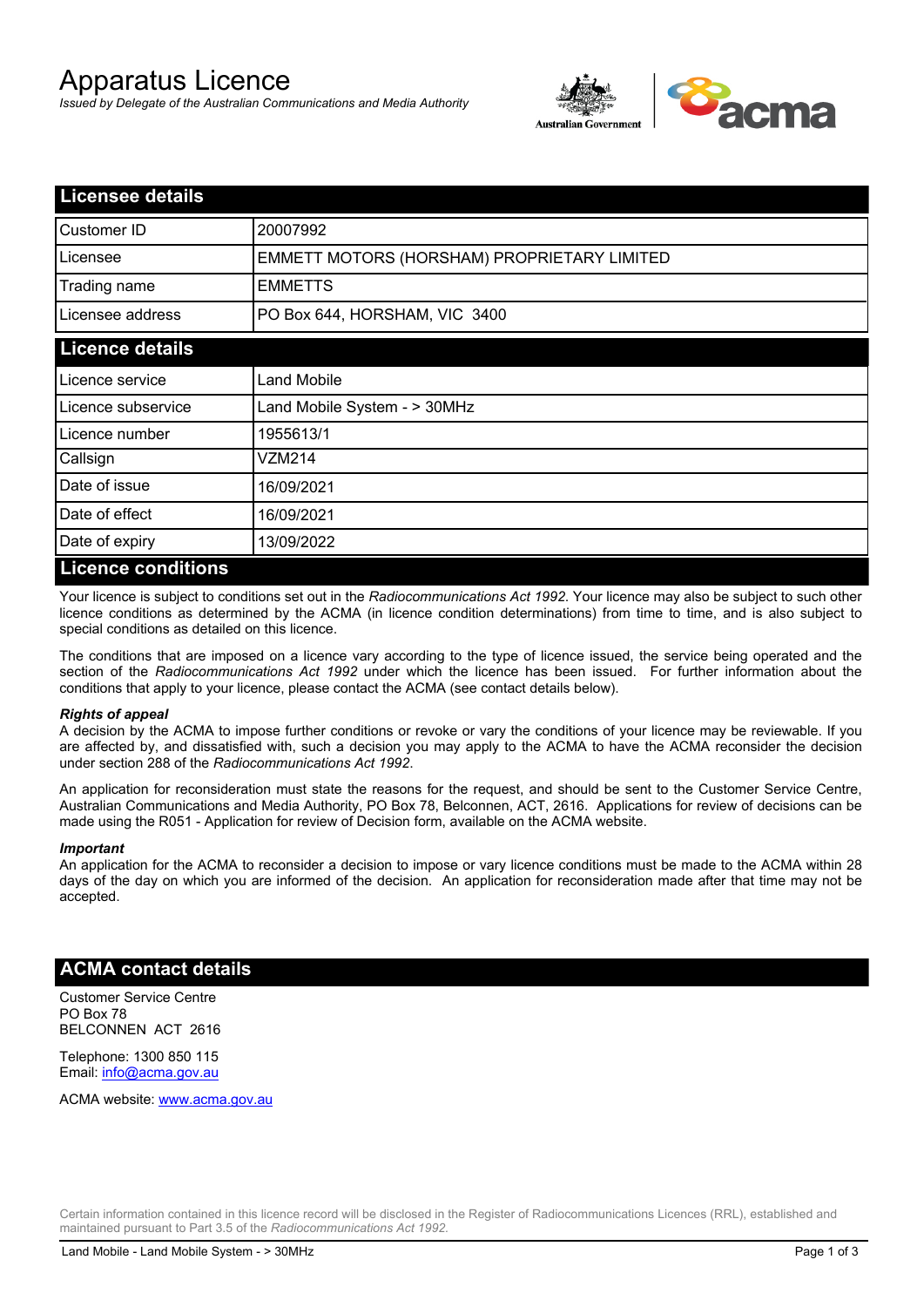# **Advisory Notes applying to licence no.: 1955613/1**

Conditions applicable to the operation of Land Mobile System station(s) authorised under this licence can be found in the Radiocommunications Licence Conditions (Apparatus Licence) Determination and the Radiocommunications Licence Conditions (Land Mobile Licence) Determination. Copies of these determinations are available from the ACMA and from the ACMA home page (www.acma.gov.au).